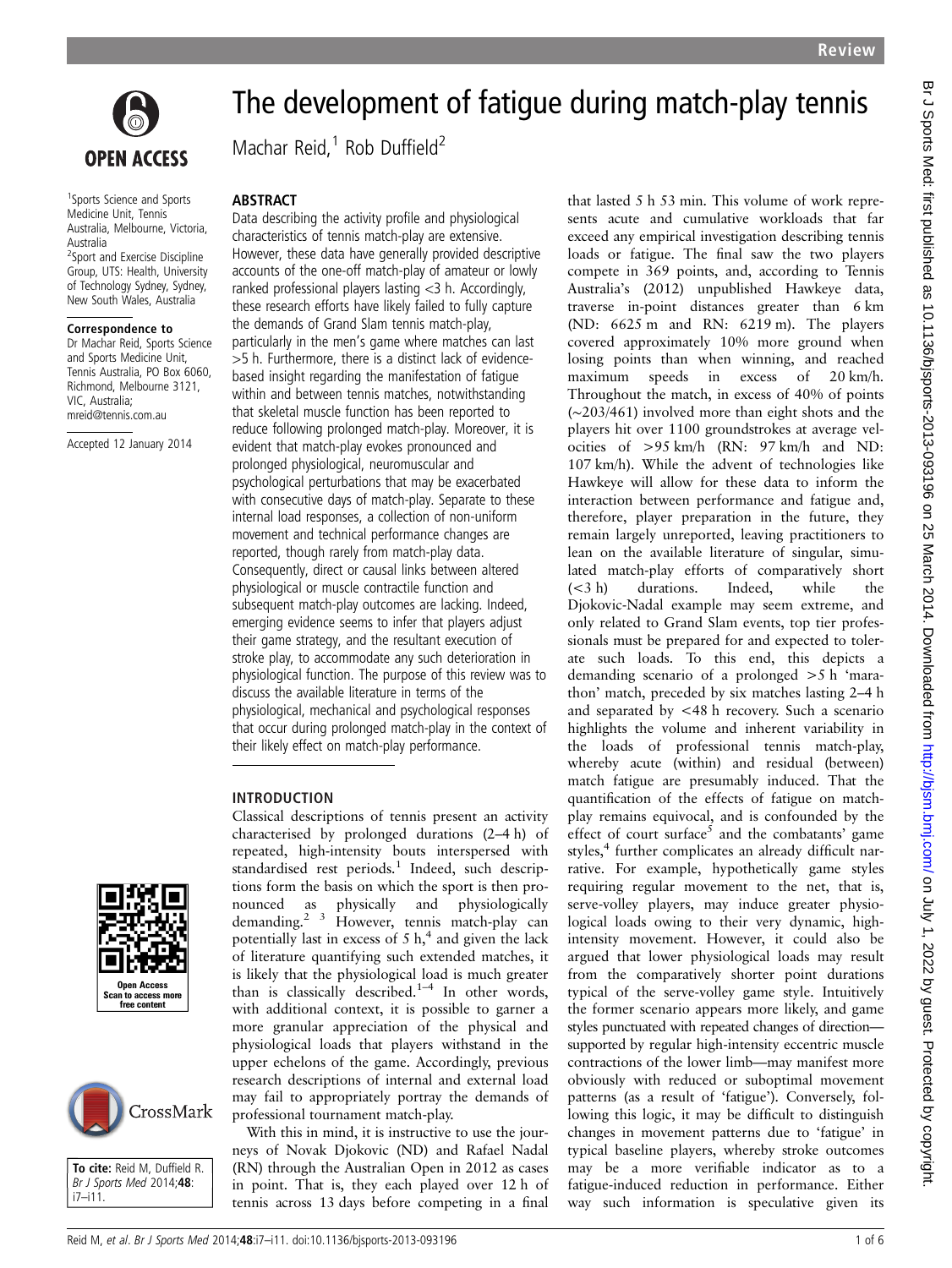absence in the literature, and consequently the description of fatigue in the tennis research literature may inadequately represent the demands facing elite players.

More generically, fatigue is considered the exercise-induced reduction in the force generating capacity of muscle,<sup>6</sup> wherein its manifestations in tennis are presumed to vary. The aforementioned high-intensity, intermittent, skill-based nature of the sport partly challenges definitive classifications of fatigue in tennis. That is, where definitions of fatigue in some field sports reference a reduction of peak speed or power output between multiple efforts,<sup>7</sup> <sup>8</sup> the activity profile of tennis does not easily conform to such definitions. Empirical evidence highlights acute reductions in postmatch lower-body force production and sprint times following  $\lt3$  h simulated match-play,<sup>9</sup> <sup>10</sup> though withinmatch changes and the relationship to performance are difficult to decipher. Indeed, whether fatigue in tennis manifests in changes to locomotion, technical proficiency or cognitive performance is unclear. Correspondingly, the extent to which these changes might inform match outcomes remains speculative. Furthermore, the physiological state of athletes at the culmination of a match (or tournament) and residual effects for ensuing competition also remain difficult to define in the context of fatigue. Consequently, the focus of this review is to contextualise fatigue in relation to tennis match-play.

## Physiological profile

The activity profile of tennis has been directly investigated, generally through a mix of game notation and quantitative techniques, and summarised often.<sup>4</sup> <sup>11</sup> <sup>12</sup> In-point times approximating  $20-30%$  of total match time, $^{13}$  with exercise-to-rest ratios of  $\approx$ 1:2,<sup>4 11–16</sup> and mean point lengths bordering 8 s are often reported.<sup>9 17</sup> Modest mean physiological responses punctuate typical singles tennis match-play; with exercise intensities approximating 60–80% of maximal heart rate, 60–70% maximal oxygen consumption and blood lactate concentrations rarely observed to exceed 5 mmol/L—albeit in flux over prolonged durations.<sup>10</sup> <sup>11</sup> <sup>17</sup> <sup>18</sup> Cardiac and ventiliatory responses to match-play are reported as relatively stable, $11$  yet susceptible to variation in accordance with rally intensity,  $14$  individual game styles<sup>19</sup> and game situation.<sup>20</sup> Thermoregulatory demands are genrally low, though may be elevated in hot playing conditions (>39.0°C), yet core temperatures are rarely reported above critical thresholds, $^{21}$  and excluding medical emergencies, are not reported to relate to performance outcomes. Although hormonal responses including elevated testosterone and reduced cortisol concentrations are common in tennis literature,<sup>22 23</sup> and are certainly indicative of the interaction between anabolic and catabolic stresses, do not appear related to performance outcomes.<sup>22 24</sup> That said, some evidence suggests divergent cortisol responses in winners and losers<sup>23</sup>; though whether this is a product or antecedent of match success is debatable. Exercise-induced muscle damage resulting from match-play is likely of more immediate and tangible concern to practitioners. Although only reported from matches of less than 3 h, previous research suggests significant postmatch elevations in markers of cell damage and stress (ie, creatine kinase).<sup>5 22</sup> Again, however, any relationship to reduction in movement ability or stroke dynamics remains elusive. Furthermore, these characterisations of the physiological and metabolic responses to match-play have been invariably limited to lower ranked professional players<sup>5</sup>  $11$ and/or in practice match-play lasting  $\leq 120$  min.<sup>22</sup>

Although the aforementioned physiological responses represent important descriptors of physiological load and not necessarily putatative mechanisms of fatigue; hypohydration and

reduced glycogen availability may have some bearing on tennis performance.<sup>3</sup> <sup>25-27</sup> Hornery *et al*<sup>5</sup> reported reductions in serve performance in a hypohydrated state, even though core temperatures remained below 39°C. Moreover, carbohydrate ingestion, in addition to the replinishment of fluid, is reported to be important during simulated tennis match-play.<sup>28</sup> Given the prolonged durations of match-play, muscle glycogen availability or supply via exogenous glucose intake is likely to be a determining factor in the prevention of peripheral and central fatigue.<sup>5</sup>  $^{28}$ Accordingly, and as is often reported,  $3^{25-27}$  optimal nutritional and hydration strategies are presumably critical, particularly in preparation and throughout the 'marathon' competitive matchplay described above. However, of note is the seemingly exacerbated increase in physiological load when match-play is performed on consecutive days—even when respective day match-play is  $\sim$ 2 h.<sup>22</sup> Specifically, increased markers of muscle damage and stress hormones are evident on days 2 and 3 of match-play, highlighting the potential for increased internal physiological strain at the start of play on ensuing days.

So far, besides dehydration and hypoglycaemia, the physiological load invoked by tennis match-play represents the internal load responses to the match demands rather than an explanation of performance reduction. Such physiological generalisations likely oversimplify game demands, whereby a host of extraneous factors also contribute to the game's bandwidth of physiological responses.11 In general, the aerobic demands of match-play have been purported to increase in the female game and with slower surfaces, type 3 balls (ie, larger balls), longer match durations and more baseline play, while match-play by men, on fast surfaces, with type I balls and when characterised by shorter match durations and/or more serve and volley play increase the anaerobic demands.29 30 Consequently, the physiological response to tennis match-play is expected to be in proportion to the physical demands, match engagement and environmental context. While there is no doubt that the physiological demands of tennis can be profound, as yet, conclusive evidence for a physiological/ metabolic rationale for fatigue in tennis is lacking. Simply, while these physiological responses represent internal loads; they do not represent fatigue per se.

## Movement characteristics

Movement in tennis remains a difficult concept to measure or to classify according to locomotive movement classes typical of time-motion analysis in other field sports.<sup>31</sup> A collection of descriptive research outlines match-play to require players to cover 3 m per shot for a total of 8–12 m per point over 6–8 s duration<sup>17 32</sup> resulting in 600–800 m per set. The work of Ferrauti et  $al^{33}$  further scrutinised these gross movement demands, classifying ∼80% of all strokes to be played within 2.5 m of the player's ready position and approximately 10% of strokes requiring players to traverse 2.5–4.5 m. Significantly, in these above examples, the extent to which movement or 'footwork' patterns change over the course of a match—and whether such changes are a result of fatigue, or an adjustment to altered technical demands (or both) is ambiguous. While difficult, such differentiation is important as movement path changes, that is, movement patterns to the ball as part of the technical approach are known to increase oxygen cost.<sup>34</sup> For example, an analysis of encounters between Roger Federer and RN on grass and clay courts<sup>35</sup> revealed more path changes of  $45^{\circ}$ – $135^{\circ}$  to the left on grass courts, while clay court play was characterised by a larger proportion of braking movements and accelerations from stationary states. Regardless, it could be argued that locomotor classifications largely become redundant given the regular and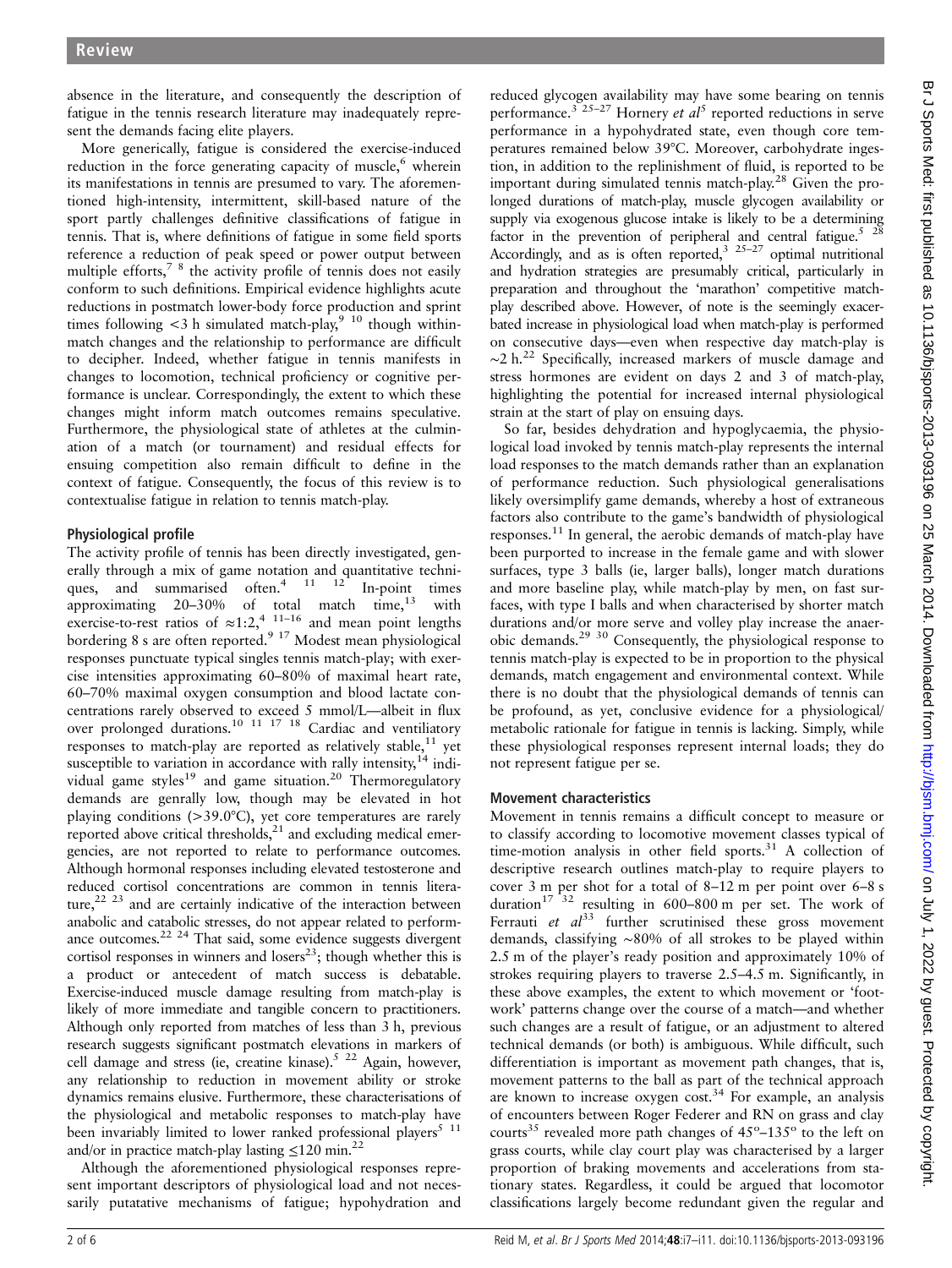rapid changes in movement enforced due to court surface and game styles (ie, figure 1). Whether match-play movement patterns change is unknown, and moreover, whether they change in response to accumulating physiological loads and skeletal muscle damage, or whether they represent altered tactical play, remains speculative.

The use of Hawkeye as an officiating and now broadcast tool in elite tennis has provided the movement data that informs the Djokovic-Nadal example above. However, as previously inferred, the exclusivity of these data has thus far precluded research from applying this technology to probe within or between match change in movement demands, as could be representative of a potential fatiguing state. Of lower resolution, though greater accessibility, figure 2A,B shows unpublished research by our group using accelerometry data housed in Global Positioning Satellite (GPS) devices during match-play.<sup>36</sup> These data suggest changes in the relative contribution of the different movement vectors (in the three planes of movement) to occur within 4 h of match-play and also between consecutive days of 4 h match-play. Clearly over prolonged 4 h match-play and then again after 3–4 consecutive days of match-play, there is a reduction in overall movement patterns (∼5% within respective days and ∼15% from day 1–4). Whether this profile represents fatigue, or alternatively, a deliberate change in game style remains the subject of further investigation. This is particularly the case given. figure 2B highlights a reduction in effective time in play over consecutive days, suggesting a change in engagement in match-play—either by way of motivation or as a result of soreness and residual fatigue from the play of previous days. From a practical perspective, the mechanisms are of less relevance, though classical notions of fatigue would suggest an



Figure 1 Hawkeye data of the Djokovic-Nadal Australian Open 2012 final. The heat map illustrates the difficulty in determining appropriately sensitive measures of fatigue based on movement patterns in match-play tennis.

inability to perform at required exercise intensities precedes a decline in movement and possibly stroke play outcomes. Yet, other theories may hold that tactics are altered to, in turn, preserve the physiological integrity and capacity for movement patterns. Regardless of the theoretical mechanism, currently the research literature remains equivocal about the presence of change in movement characteristics and whether these cause or are in response to developing physiologically induced fatigue.

Despite the above examples, of note is also the measurement challenge posed by the dynamics of tennis movement and evidenced through previous findings,<sup>37</sup> which illustrated the inefficacy of GPS. Nevertheless, Ojala and Hakkinen<sup>22</sup> report increased work-to-rest ratios within 40 min increments of a 2 h match, which remains similar over three consecutive days. Despite the differences in measures used, the above research infers changes in match-play engagement within and between days of match-play. However, it is clear that there is a gap in the existing evidence base when it comes to understanding whether reductions in movement and hitting patterns occur during prolonged tournament-based match-play, akin to research suggesting reductions in movement speeds and distances observed in the second half of football matches.<sup>38</sup> Given the stochastic movement patterns of tennis, it is likely these patterns are the product of the tactical and technical nuance of match-play (ie, opponent, court surface and tactical style) and dictate physiological responses.



 $\mathrm{T}_0 = \mathrm{Immediately}$  prior to match-play<br>coellately post match-play. = ≥75% likely negative change in comparison to day 1 at the same time min

 $\geq$ 75% likely negative change between T<sub>0</sub> and T<sub>240</sub> on the same day



 $\dagger$  =  $\geq$  75% likely negative change in comparison to day 1.

Figure 2 Unpublished (A) total three-dimensional accelerometer load and (B) effective playing time data from prolonged (4 h) match-play on repeated days. Trends for reduced movement within and between respective days are evident, though whether it is causative or dictated by tactical changes remains speculative. Republished with permission of Gescheit et al. $36$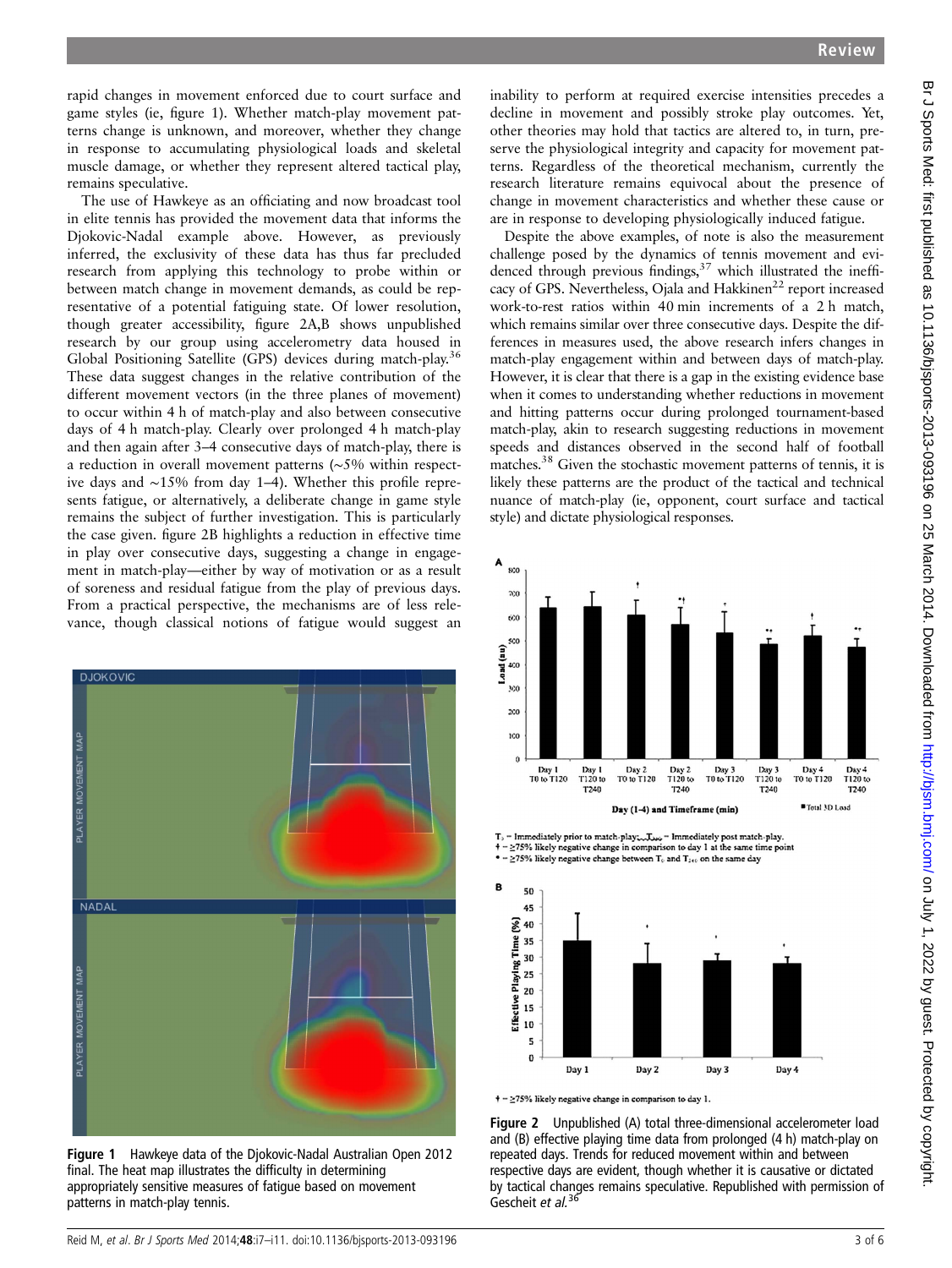## Changes in mechanical, contractile and cognitive characteristics

Current discussions have shown a research bias towards the notion of fatigue being of physiological bases and manifesting in altered locomotor movement patterns. As evidenced above, few studies have reported the deleterious effects of fatigue on stroke performance, or, more simply the changes in stroke performance/outcomes following highly repetitious stroke and movement production. For example, researchers have variously observed decreases in serve and groundstroke velocity either as training and matches progress<sup>3–5</sup><sup>18</sup><sup>25</sup><sup>39</sup> or subsequent to their completion. Interestingly, previous research<sup>10 25</sup> found that the reductions in serve and groundstroke velocity were not necessarily accompanied by concomitant decreases in accuracy. More specifically, selective decreases in groundstroke  $(\approx 70\%)$  and serve (≈30%) accuracy were evident following the Loughborough Intermittent Tennis Test,<sup>18</sup> which superficially agrees with the reductions observed in stroke accuracy within other simulated or training environments.40 41 Despite this agreement, on deeper investigation, few studies show similarities in the reported type and extent of stroke accuracy reductions. Even then, not all studies support the relationship between increased physical stress from high-intensity movements and reductions in stroke performance.<sup>10 42</sup> However, a limitation of the inferences of the deleterious effects of fatigue on tennis stroke play is that few data probe changes in stroke play in competitive match-play. Through using surrogate approaches to assist the understanding of this relationship, it is noted that 'expert' players show greater fatigue resistance and less decrement in stroke accuracy than less well-trained counterparts $43$ during stroke-play in scenarios 'representative' of match-play. Further, when players undergo 6 weeks of fatigue-resistance training (medicine ball and overweight racket swings) in excess of regular hitting practice, an ability to increase stroke velocity, though somewhat at the expense of accuracy, is evident during specific cross-court hitting tasks.<sup>44</sup> Hence, while the causation of stroke-play-related reductions in performance are unknown, it would appear as though stroke velocity and accuracy can be altered under match-play conditions with particular training interventions.

The application of this relatively narrow empirical lens to the interaction of fatigue and the dynamics of stroke production has led to a number of discrete investigations of the links between the outcome of stroke production (ie, racket or ball velocity) and selected physical capacities. Indeed, these investigative efforts are vast, performed among tennis playing cohorts of variable age, gender and playing level, and often presenting inconsistent results. $45-47$  By way of example, the service and forehand velocity (down-the-line) of intermediate junior players has been shown to positively and linearly relate to the peak torque produced in overhead, diagonal throwing motions and in shoulder joint internal rotation, respectively.<sup>45</sup> Positive associations between the trunk rotation and flexion strength of elite junior players and medicine ball throwing distance have also been revealed.46 47 In female collegiate players, serve, forehand and backhand velocity moderately correlated with military press performance but not other strength measures,<sup>48</sup> while isometric and isokinetic knee extension and flexion strength as well as isometric internal and external rotation dominant arm strength shared moderate-to-high positive assoications to various shots. Paradoxically, the work of Pugh et  $al^{49}$  has unearthed limited evidence of relationships between leg, shoulder and wrist strength measures and serving speeds. Such a collection of evidence highlights a generally ambiguous association between

respective stroke dynamics and joint strength measures, though further associations between fatigue in these various musculoskeletal movement patterns and reduced stroke perfomance are required.

Despite this ambiguity, it is patently clear that the skeletal muscle contractile function reduces following prolonged tennis match-play.<sup>50</sup> Several studies report the blunted ability to maximally produce force or maximise muscle recruitment following prolonged match-play.51 A collection of evidence notes the reductions in running speed,<sup>10</sup> maximal voluntary strength (∼10–13% in quadriceps) and leg stiffness during matchplay.22 50 51 These examples explicitly highlight that there is a reduction in neuromuscular function, particularly of the lower body, during match-play greater than 2 h. Further, maximal voluntary contraction is reported to be reduced over consecutive days of match-play.<sup>22</sup> Interestingly, there is contrary evidence that reports no difference in neuromuscular performance (countermovement jump height) at various stages throughout 90 min of similarly intensive on-court work.52 However, the discrepancies reported here are likely due to the duration and intensity of the type of on-court work performed. Regardless, such reduction in isolated joint strength or lower-body power suggests an inability to maximise skeletal muscle force production following  $match$ -play, $6$  yet whether this reduction in contractile function precedes the reduction in movement activity profiles or relates to the accumulating physiological load remains unknown. While it would be intuitive and convenient to associate reduced skeletal muscle function with altered stroke play characteristics, such associations are absent or at best equivocal in the research literature.

Yet to be discussed, but of high importance for elite players, is their perception of fatigue, either during prolonged match-play or over consecutive days. Simulated and actual match-play result in elevated ratings of perceived exertion, muscle and joint soreness and suppressed mood states.<sup>51</sup> These negative states of perceived wellness and soreness are then exacerbated by consecutive on-court efforts.<sup>22</sup> Recent evidence highlights that the cognitive load, as inferred from perceived mental exertion, is associated with perceived physical exertion of on-court tennis training, though data from match-play is not available.<sup>53</sup> Again, the limitation of this research is that while possible surrogate factors of fatigue are proposed, if not quantified, in simulated tennis matchplay or training—few studies report these variables in competitive scenarios, and as yet no research shows causative relationships with tangible match outcomes. Accordingly, it is evident that players perceive fatigue at the end of match-play via increased rating of perceived exertion  $(RPE)^{51}$ —though whether movement demands or stroke outcomes are altered in accordance with this perceived fatigue is speculative. Further, whether physiological bases of fatigue are present, or whether reductions in the motivation to perform are altered, is a time-honoured question.<sup>50</sup> Also it should be recognised that the reduction in motivation to perform may be viewed as part of the fatigue process, irrespective of the capacity of the skeletal muscle to contract.<sup>7 9</sup> <sup>25</sup> It is also certainly plausible that an increased perception of exertion (mental or physical) may alter technical and tactical engagement, and thus affect movement patterns and physiological responses; however, this has not been established in prolonged match-play scenarios. In a patchwork approach, previous research does highlight increased RPE and mental exertion to prolonged and intense match-play,<sup>51</sup> increased error rates throughout longer or more taxing drills and simulated play<sup>18</sup> and a slowing of movement and hitting demands throughout repeated high-intensity on-court drills.<sup>42</sup> Collectively, a case could be made for exertion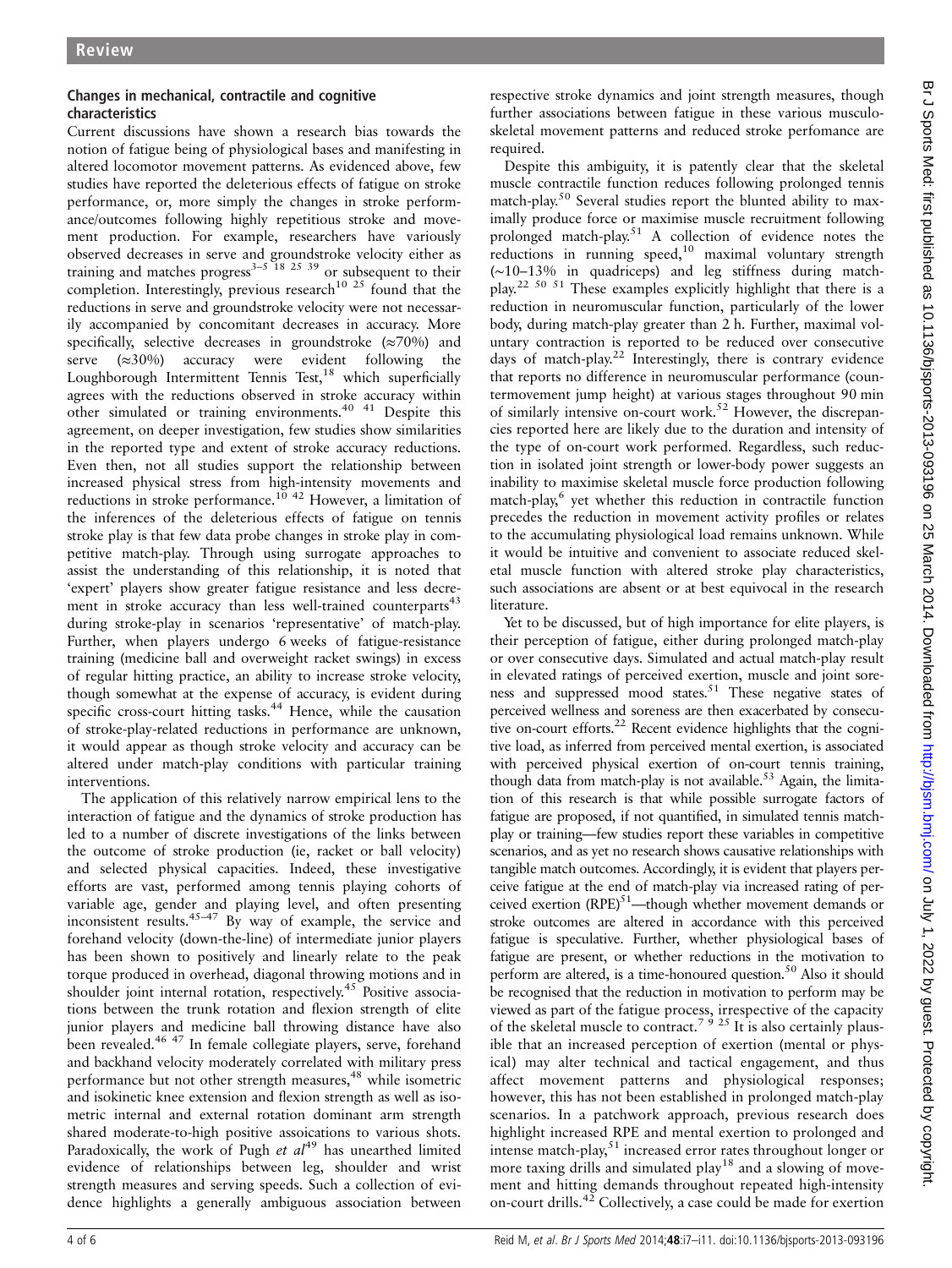and motivation to be affected by the physical state, and thus alterations in stroke play and/or movement patterns. However, these studies occur in fabricated environments without true opposition dictating match-play characteristics. Accordingly, the motivation to perform within a research setting is distinct from the motivation to perform within competitive scenarios and the inference made about match performances from noncompetitive environments is appropriately tenuous. As such, further research is required to tease out factors of fatigue, as distinct from motivation, and their association with performance outcomes in match-play tennis.

#### Practical applications

- $\blacktriangleright$  Tennis match-play can potentially last in excess of 5 h, meaning that it is likely the physiological load is much greater than is classically described.
- ▶ The effect of fatigue on movement and stroke outcomes in tennis is unclear, leaving coaches to speculate as to the most appropriate preparatory methods for their players.
- ▸ Emerging evidence points to repeated days of match-play affecting the physical condition and tactical intent of players.

## Future research

- ▸ How do age, gender and game style interact to affect the dynamics of tennis movement?
- ► Can we meaningfully distinguish between lower body and upper body workload in tennis?
- ▶ How are the dynamics of tennis movement and stroke production affected over prolonged and repeated matches?
- ▸ Do tennis players 'pace' are decisions made and shots selected to preserve physical condition?
- ▸ How can workload and fatigue information be interpreted by coaches to improve the physical integrity of players?

#### **CONCLUSION**

Research describing the activity profile, and more particularly the physiological characteristics of tennis match-play, is extensive. These investigative efforts have typically and preferentially focused on the quantification of the physiological characteristics of one-off match-play performed by amateur or low-ranked professional players lasting <3 h, thereby failing to reflect the demands of competitive match-play in the upper echelons of the sport. The data also provide limited empirical insights into the manifestation of fatigue in tennis, notwithstanding that skeletal muscle function is understood to reduce following prolonged match-play. Indeed, emerging evidence would appear to point to players altering their tactical and, therefore, technical strategies to accommodate any such deterioration in physiological function. Based on the available literature, future research wishing to investigate fatigue in match-play tennis should consider methodological approaches that examine physiological and neuromuscular alterations within and between matches alongside their effect on technical, decision-making and movement skills.

Acknowledgements The authors would like to thank Danielle Gescheit and Alistair Murphy for their assistance throughout the manuscript preparation.

Contributors Both MR and RD contributed equally to the design, planning, reviewing and writing of this article.

Competing interests None.

Provenance and peer review Commissioned; externally peer reviewed.

Open Access This is an Open Access article distributed in accordance with the Creative Commons Attribution Non Commercial (CC BY-NC 3.0) license, which permits others to distribute, remix, adapt, build upon this work non-commercially, and license their derivative works on different terms, provided the original work is properly cited and the use is non-commercial. See: [http://creativecommons.org/](http://creativecommons.org/licenses/by-nc/3.0/) [licenses/by-nc/3.0/](http://creativecommons.org/licenses/by-nc/3.0/)

#### **REFERENCES**

- 1 Mendez-Villanueva A, Fernandez-Fernandez F, Bishop D, et al. Activity patterns, blood lactate concentrations and rating of perceived exertion during a professional singles tennis tournament. Br J Sports Med 2007;41:296–300.
- 2 Fernandez-Fernandez J, Zimek R, Wiewelhove T, et al. High-intensity interval training vs. repeated-sprint training in tennis. J Strength Cond Res 2012;26:53–62.
- 3 Mendez-Villanueva A, Fernandez-Fernandez J, Bishop D. Exercise-induced homeostatic perturbations provoked by single tennis match play with reference to development of fatigue. Br J Sports Med 2007;41:717–22.
- 4 Kovacs M. Applied physiology of tennis performance. Br J Sports Med 2006;40:381–6.
- 5 Hornery DJ, Farrow D, Mujika I, et al. An integrated physiological and performance profile of professional tennis. Br J Sports Med 2007;41:531-6.
- 6 Gandevia SC. Spinal and supraspinal factors in human muscle fatigue. Physiol Rev 2001;81:1725–89.
- 7 Duffield R, Coutts AJ, Quinn J. Core temperature responses and match running performance during intermittent-sprint exercise competition in warm conditions. J Strength Cond Res 2009;23:1238–44.
- 8 Coutts AJ, Quinn J, Hocking J, et al. Match running performance in elite Australian Rules Football. J Sci Med Sport 2010;13:543–8.
- 9 Girard O, Racinais S, Micallef JP, et al. Spinal modulations accompany peripheral fatigue during prolonged tennis playing. Scan J Med Sci Sports 2011;21:455-64.
- 10 Ferrauti A, Pluim B, Weber K. The effect of recovery duration on running speed and stroke quality during intermittent training drills in elite tennis players. J Sports Sci 2001;19:235–42.
- 11 Fernandez J, Mendez-Villanueva A, Pluim BM. Intensity of tennis match play. Br J Sports Med 2006;40:387–91.
- 12 Groppel JL, Roetert EP. Applied physiology of tennis. J Sports Med 1992;14:260–8.
- 13 Bergeron MF, Maresh CM, Kraemer WJ, et al. Tennis: a physiological profile during match play. Int J Sports Med 1991;12:474–9.
- 14 Christmass MA, Richmond SE, Cable NT, et al. A metabolic characterisation of singles tennis. In: Reilly T, Hughes M, Lees A. eds. Science and racket sports. London: EF & Spon, 1993:3–9.
- 15 Chandler TJ. Exercise training for tennis. Clin Sports Med 1995;14:33–47.
- 16 Elliott B, Dawson B, Pyke F. The energetics of singles tennis. J Hum Mov Stud 1985;11:11–20.
- 17 Ferrauti A, Bergeron MF, Pluim BM, et al. Physiological responses in tennis and running with similar oxygen uptake. Eur J Appl Physiol 2001;85:27–33.
- 18 Davey P, Thorpe R, Williams C. Fatigue decreases skilled tennis performance. J Sports Sci 2002;20:311–18.
- 19 Smekal G, Von Duvillard SP, Rihacek C, et al. A physiological profile of matchplay. Med Sci Sports Exerc 2001;33:999–1005.
- 20 Reilly T, Palmer J. Investigation of exercise intensity in males singles lawn tennis. In: Reilly T, Hughes M, Lees A. eds. Science and racket sports. London: EF & Spon, 1993:10–13.
- 21 Morante SM, Brotherhood JR. Thermoregulatory responses during competitive singles tennis. Br J Sports Med 2007;41:779-83.
- 22 Ojala T, Häkkinen K. Effects of the tennis tournament on players' physical performance, hormonal responses, muscle damage and recovery. J Sports Sci Med 2013;12:240–8.
- 23 Filaire E, Alix D, Ferrand C, et al. Psychophysiological stress in tennis players during the first round single match of a tournament. Psychoneuroendocrinology 2009;34:150–7.
- 24 Booth A, Shelley G, Mazur A, et al. Testosterone, and winning and losing in human competition. Horm Behav 1989;23:556–71.
- 25 Hornery DJ, Farrow D, Mujika I, et al. Fatigue in tennis: mechanisms of fatigue and effect on performance. Sports Med 2007;37:199–212.
- 26 Kovacs M. A review of fluid and hydration in competitive tennis. Int J Sports Physiol Perform 2008;3:413–23.
- 27 Sawka MN, Montain SJ, Latzka WA. Hydration effects on thermoregulation and performance in the heat. Comp Biochem Physiol A Mol Integr Physiol 2001;128:679–90.